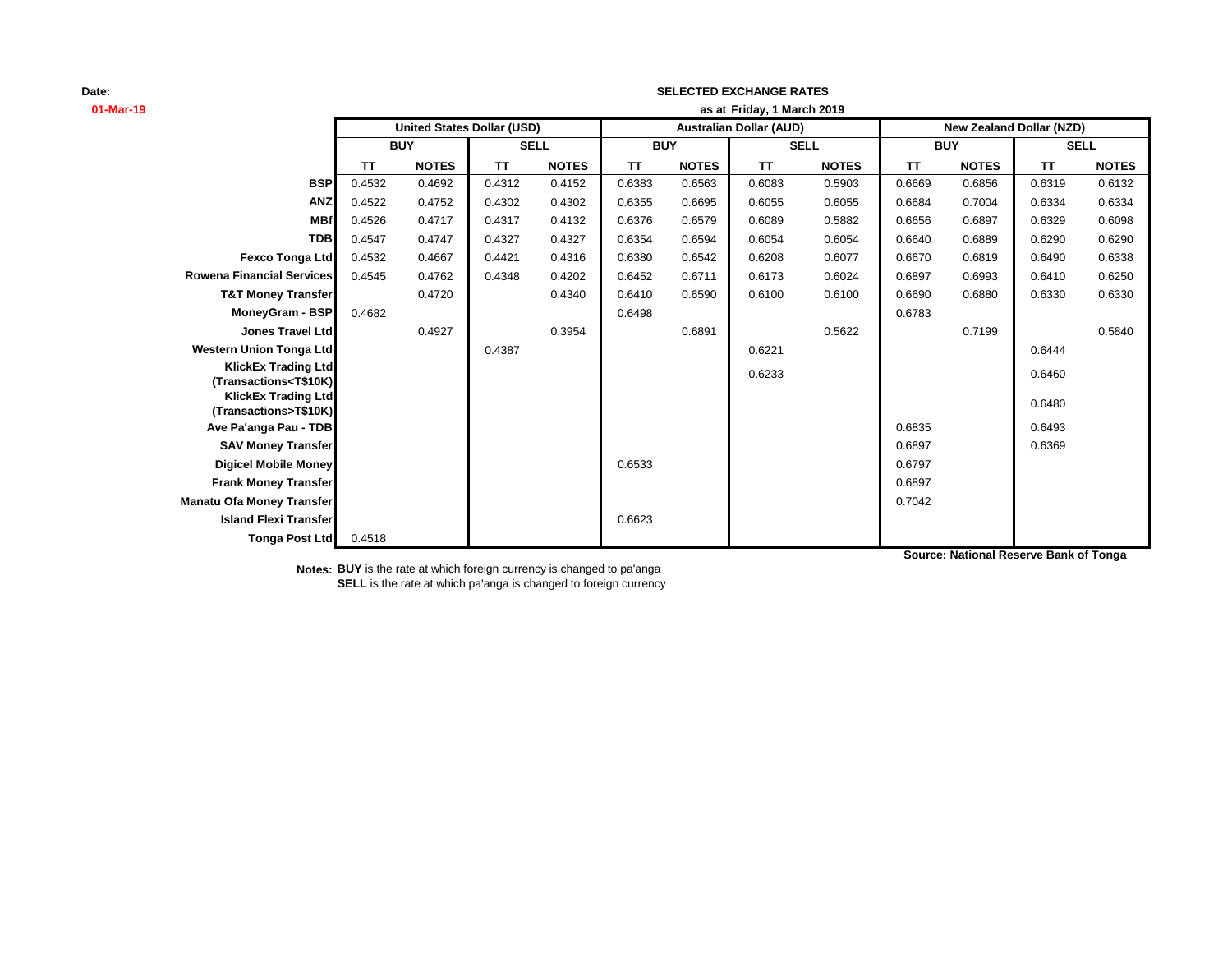**Date:**

### **SELECTED EXCHANGE RATES**

| 08-Mar-19                                                         |           |                                   |             |              |            |              | as at Friday, 8 March 2019     |              |            |              |                                        |              |
|-------------------------------------------------------------------|-----------|-----------------------------------|-------------|--------------|------------|--------------|--------------------------------|--------------|------------|--------------|----------------------------------------|--------------|
|                                                                   |           | <b>United States Dollar (USD)</b> |             |              |            |              | <b>Australian Dollar (AUD)</b> |              |            |              | <b>New Zealand Dollar (NZD)</b>        |              |
|                                                                   |           | <b>BUY</b>                        | <b>SELL</b> |              | <b>BUY</b> |              | <b>SELL</b>                    |              | <b>BUY</b> |              |                                        | <b>SELL</b>  |
|                                                                   | <b>TT</b> | <b>NOTES</b>                      | <b>TT</b>   | <b>NOTES</b> | <b>TT</b>  | <b>NOTES</b> | <b>TT</b>                      | <b>NOTES</b> | <b>TT</b>  | <b>NOTES</b> | <b>TT</b>                              | <b>NOTES</b> |
| <b>BSP</b>                                                        | 0.4517    | 0.4677                            | 0.4297      | 0.4137       | 0.6428     | 0.6608       | 0.6128                         | 0.5948       | 0.6700     | 0.6887       | 0.6350                                 | 0.6163       |
| <b>ANZ</b>                                                        | 0.4507    | 0.4737                            | 0.4287      | 0.4287       | 0.6417     | 0.6757       | 0.6117                         | 0.6117       | 0.6716     | 0.7036       | 0.6366                                 | 0.6366       |
| <b>MBf</b>                                                        | 0.4511    | 0.4695                            | 0.4302      | 0.4115       | 0.6421     | 0.6623       | 0.6133                         | 0.5917       | 0.6688     | 0.6944       | 0.6360                                 | 0.6135       |
| <b>TDB</b>                                                        | 0.4532    | 0.4732                            | 0.4312      | 0.4312       | 0.6408     | 0.6648       | 0.6108                         | 0.6108       | 0.6675     | 0.6924       | 0.6325                                 | 0.6325       |
| Fexco Tonga Ltd                                                   | 0.4517    | 0.4652                            | 0.4407      | 0.4301       | 0.6420     | 0.6589       | 0.6257                         | 0.6121       | 0.6700     | 0.6851       | 0.6520                                 | 0.6368       |
| <b>Rowena Financial Services</b>                                  | 0.4545    | 0.4739                            | 0.4329      | 0.4184       | 0.6452     | 0.6711       | 0.6211                         | 0.6098       | 0.6897     | 0.7042       | 0.6452                                 | 0.6329       |
| MoneyGram - BSP                                                   | 0.4659    |                                   |             |              | 0.6545     |              |                                |              | 0.6799     |              |                                        |              |
| Jones Travel Ltd                                                  |           | 0.4911                            |             | 0.3940       |            | 0.6938       |                                | 0.5665       |            | 0.7231       |                                        | 0.5870       |
| <b>Western Union Tonga Ltd</b>                                    |           |                                   | 0.4366      |              |            |              | 0.6253                         |              |            |              | 0.6457                                 |              |
| <b>KlickEx Trading Ltd</b>                                        |           |                                   |             |              |            |              | 0.6274                         |              |            |              | 0.6490                                 |              |
| (Transactions <t\$10k)<br><b>KlickEx Trading Ltd</b></t\$10k)<br> |           |                                   |             |              |            |              |                                |              |            |              |                                        |              |
| (Transactions>T\$10K)                                             |           |                                   |             |              |            |              |                                |              |            |              | 0.6510                                 |              |
| Ave Pa'anga Pau - TDB                                             |           |                                   |             |              |            |              |                                |              | 0.6875     |              | 0.6532                                 |              |
| <b>SAV Money Transfer</b>                                         |           |                                   |             |              |            |              |                                |              | 0.6897     |              | 0.6369                                 |              |
| <b>Digicel Mobile Money</b>                                       |           |                                   |             |              | 0.6577     |              |                                |              | 0.6863     |              |                                        |              |
| <b>Frank Money Transfer</b>                                       |           |                                   |             |              |            |              |                                |              | 0.6897     |              |                                        |              |
| <b>Manatu Ofa Money Transfer</b>                                  |           |                                   |             |              |            |              |                                |              | 0.7042     |              |                                        |              |
| <b>Island Flexi Transfer</b>                                      |           |                                   |             |              | 0.6667     |              |                                |              |            |              |                                        |              |
| <b>Tonga Post Ltd</b>                                             | 0.4541    |                                   |             |              |            |              |                                |              |            |              |                                        |              |
|                                                                   |           |                                   |             |              |            |              |                                |              |            |              | Source: National Reserve Bank of Tonga |              |

**Notes: BUY** is the rate at which foreign currency is changed to pa'anga **SELL** is the rate at which pa'anga is changed to foreign currency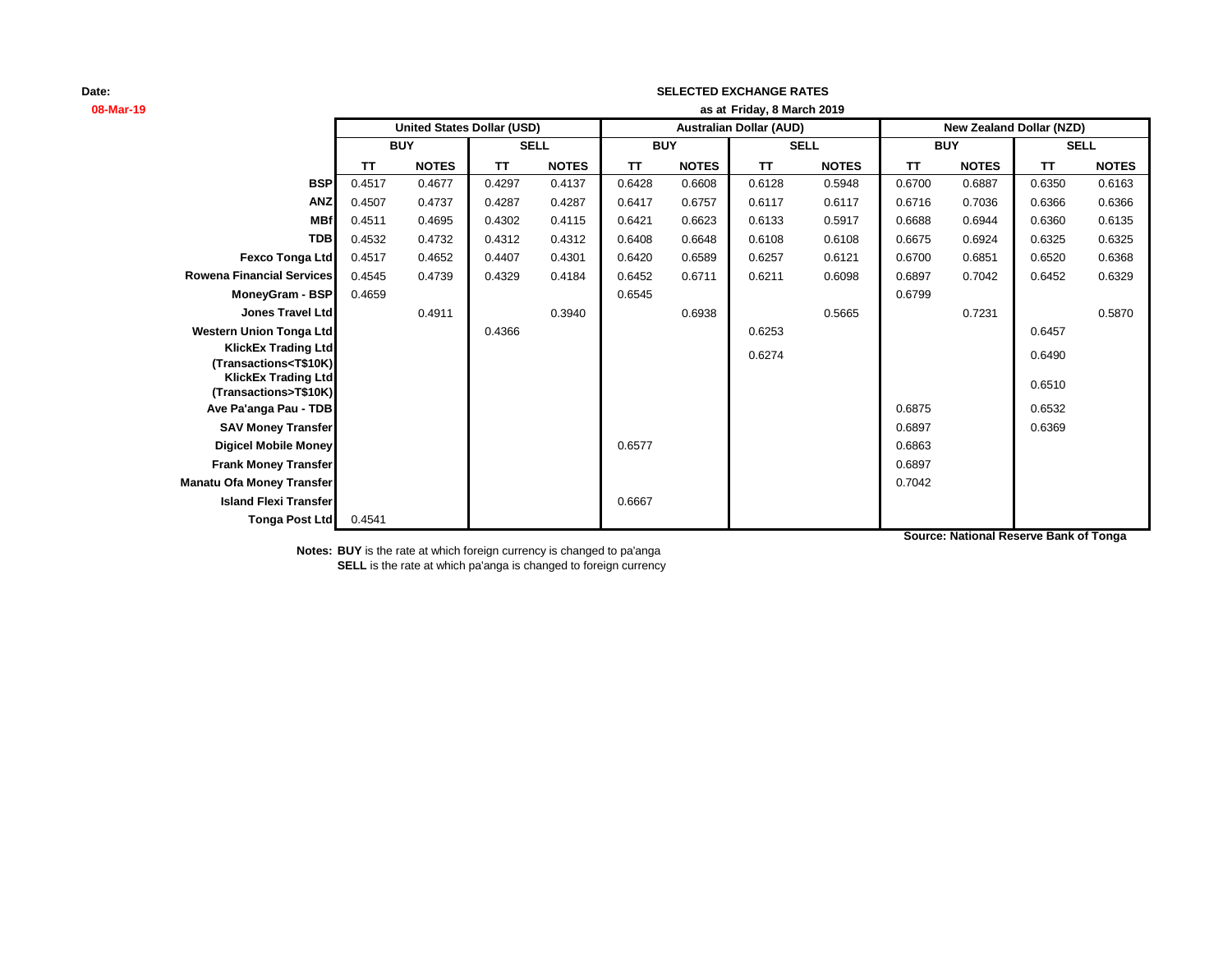**Date:**

## **SELECTED EXCHANGE RATES**

| 15-Mar-19                                                                                       | as at Friday, 15 March 2019 |                                   |           |              |            |              |                                |              |           |              |                          |              |  |
|-------------------------------------------------------------------------------------------------|-----------------------------|-----------------------------------|-----------|--------------|------------|--------------|--------------------------------|--------------|-----------|--------------|--------------------------|--------------|--|
|                                                                                                 |                             | <b>United States Dollar (USD)</b> |           |              |            |              | <b>Australian Dollar (AUD)</b> |              |           |              | New Zealand Dollar (NZD) |              |  |
|                                                                                                 |                             | <b>BUY</b>                        |           | <b>SELL</b>  | <b>BUY</b> |              |                                | <b>SELL</b>  |           | <b>BUY</b>   | <b>SELL</b>              |              |  |
|                                                                                                 | <b>TT</b>                   | <b>NOTES</b>                      | <b>TT</b> | <b>NOTES</b> | <b>TT</b>  | <b>NOTES</b> | <b>TT</b>                      | <b>NOTES</b> | <b>TT</b> | <b>NOTES</b> | <b>TT</b>                | <b>NOTES</b> |  |
| <b>BSP</b>                                                                                      | 0.4531                      | 0.4691                            | 0.4311    | 0.4151       | 0.6408     | 0.6588       | 0.6108                         | 0.5928       | 0.6654    | 0.6841       | 0.6304                   | 0.6117       |  |
| <b>ANZ</b>                                                                                      | 0.4521                      | 0.4751                            | 0.4301    | 0.4301       | 0.6377     | 0.6717       | 0.6077                         | 0.6077       | 0.6666    | 0.6986       | 0.6316                   | 0.6316       |  |
| <b>MBf</b>                                                                                      | 0.4525                      | 0.4717                            | 0.4316    | 0.4132       | 0.6401     | 0.6623       | 0.6113                         | 0.5882       | 0.6641    | 0.6897       | 0.6314                   | 0.6098       |  |
| <b>TDB</b>                                                                                      | 0.4546                      | 0.4746                            | 0.4326    | 0.4326       | 0.6377     | 0.6617       | 0.6077                         | 0.6077       | 0.6625    | 0.6874       | 0.6275                   | 0.6275       |  |
| Fexco Tonga Ltd                                                                                 | 0.4531                      | 0.4666                            | 0.4420    | 0.4315       | 0.6400     | 0.6568       | 0.6235                         | 0.6102       | 0.6640    | 0.6803       | 0.6471                   | 0.6324       |  |
| <b>Rowena Financial Services</b>                                                                | 0.4545                      | 0.4762                            | 0.4348    | 0.4202       | 0.6452     | 0.6711       | 0.6173                         | 0.6024       | 0.6849    | 0.6993       | 0.6369                   | 0.6250       |  |
| <b>Jones Travel Ltd</b>                                                                         |                             | 0.4926                            |           | 0.3953       |            | 0.6917       |                                | 0.5646       |           | 0.7183       |                          | 0.5826       |  |
| <b>Western Union Tonga Ltd</b>                                                                  |                             |                                   | 0.4327    |              |            |              | 0.6169                         |              |           |              | 0.6348                   |              |  |
| <b>KlickEx Trading Ltd</b><br>(Transactions <t\$10k)<br><b>KlickEx Trading Ltd</b></t\$10k)<br> |                             |                                   |           |              |            |              | 0.6241                         |              |           |              | 0.6420<br>0.6440         |              |  |
| (Transactions>T\$10K)<br>Ave Pa'anga Pau - TDB                                                  |                             |                                   |           |              |            |              |                                |              | 0.6819    |              | 0.6478                   |              |  |
| <b>SAV Money Transfer</b>                                                                       |                             |                                   |           |              |            |              |                                |              | 0.6897    |              | 0.6329                   |              |  |
| <b>Frank Money Transfer</b>                                                                     |                             |                                   |           |              |            |              |                                |              | 0.6897    |              |                          |              |  |
| <b>Manatu Ofa Money Transfer</b>                                                                |                             |                                   |           |              |            |              |                                |              | 0.7042    |              |                          |              |  |
| <b>Island Flexi Transfer</b>                                                                    |                             |                                   |           |              | 0.6757     |              |                                |              |           |              |                          |              |  |

**Source: National Reserve Bank of Tonga**

**Notes: BUY** is the rate at which foreign currency is changed to pa'anga **SELL** is the rate at which pa'anga is changed to foreign currency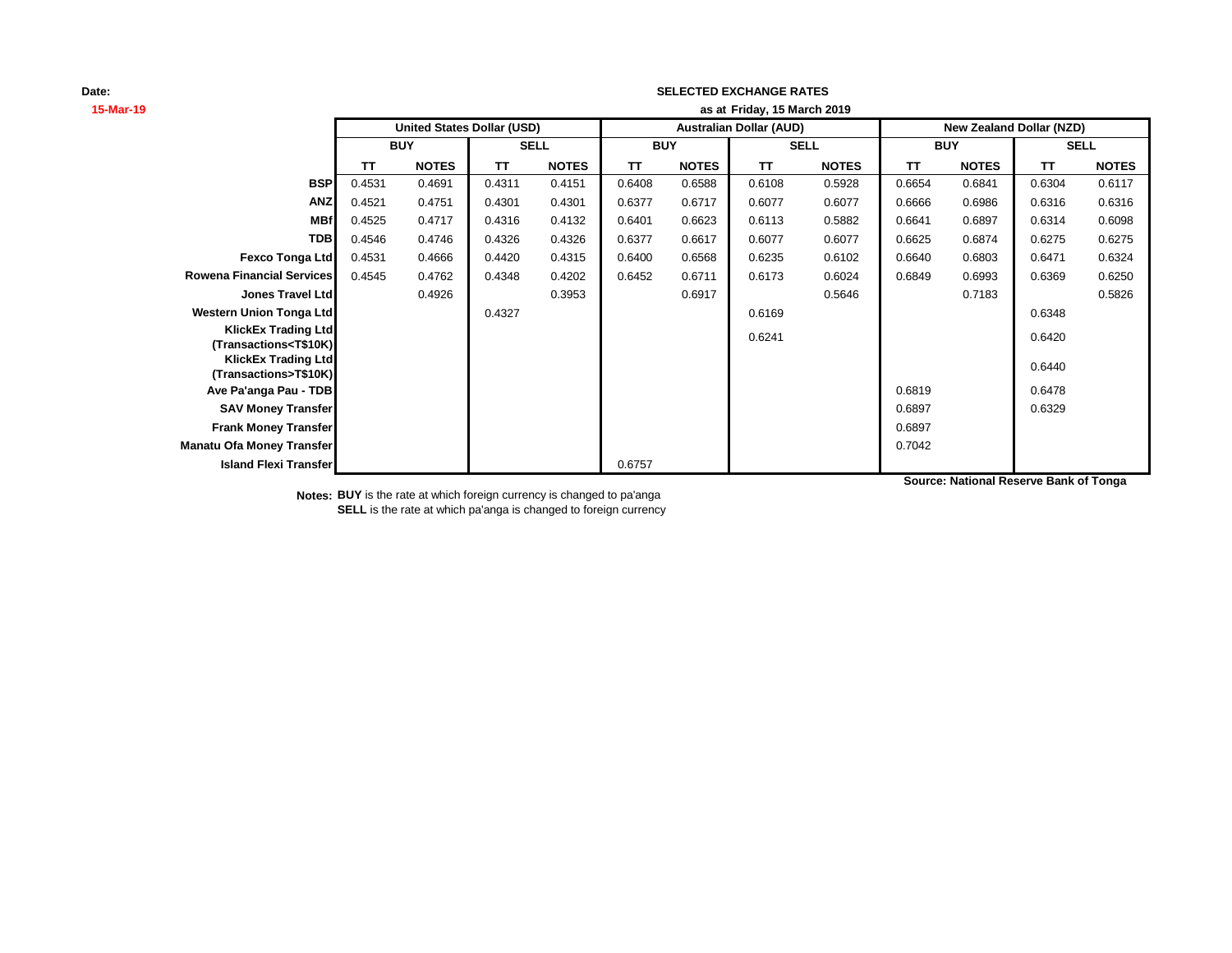|                                                                   | as at Friday, 22 March 2019 |                                   |             |              |            |              |                                |              |            |              |                                 |              |
|-------------------------------------------------------------------|-----------------------------|-----------------------------------|-------------|--------------|------------|--------------|--------------------------------|--------------|------------|--------------|---------------------------------|--------------|
|                                                                   |                             | <b>United States Dollar (USD)</b> |             |              |            |              | <b>Australian Dollar (AUD)</b> |              |            |              | <b>New Zealand Dollar (NZD)</b> |              |
|                                                                   |                             | <b>BUY</b>                        | <b>SELL</b> |              | <b>BUY</b> |              | <b>SELL</b>                    |              | <b>BUY</b> |              | <b>SELL</b>                     |              |
|                                                                   | <b>TT</b>                   | <b>NOTES</b>                      | <b>TT</b>   | <b>NOTES</b> | <b>TT</b>  | <b>NOTES</b> | <b>TT</b>                      | <b>NOTES</b> | <b>TT</b>  | <b>NOTES</b> | <b>TT</b>                       | <b>NOTES</b> |
| <b>BSP</b>                                                        | 0.4543                      | 0.4703                            | 0.4323      | 0.4163       | 0.6387     | 0.6567       | 0.6087                         | 0.5907       | 0.6624     | 0.6811       | 0.6274                          | 0.6087       |
| <b>ANZ</b>                                                        | 0.4533                      | 0.4763                            | 0.4313      | 0.4313       | 0.6354     | 0.6694       | 0.6054                         | 0.6054       | 0.6628     | 0.6948       | 0.6278                          | 0.6278       |
| <b>MBf</b>                                                        | 0.4537                      | 0.4717                            | 0.4328      | 0.4149       | 0.6380     | 0.6579       | 0.6092                         | 0.5882       | 0.6611     | 0.6849       | 0.6284                          | 0.6061       |
| <b>TDB</b>                                                        | 0.4558                      | 0.4758                            | 0.4338      | 0.4338       | 0.6353     | 0.6593       | 0.6053                         | 0.6053       | 0.6597     | 0.6846       | 0.6247                          | 0.6247       |
| <b>Fexco Tonga Ltd</b>                                            | 0.4543                      | 0.4679                            | 0.4432      | 0.4327       | 0.6375     | 0.6546       | 0.6214                         | 0.6081       | 0.6623     | 0.6771       | 0.6440                          | 0.6294       |
| <b>Rowena Financial Services</b>                                  | 0.4545                      | 0.4762                            | 0.4367      | 0.4219       | 0.6452     | 0.6711       | 0.6173                         | 0.6024       | 0.6849     | 0.6944       | 0.6369                          | 0.6211       |
| <b>MoneyGram - BSP</b>                                            | 0.4677                      |                                   |             |              | 0.6510     |              |                                |              | 0.6730     |              |                                 |              |
| Jones Travel Ltd                                                  |                             | 0.4938                            |             | 0.3965       |            | 0.6895       |                                | 0.5626       |            | 0.7152       |                                 | 0.5797       |
| <b>Western Union Tonga Ltd</b>                                    |                             |                                   | 0.4337      |              |            |              | 0.6143                         |              |            |              | 0.6311                          |              |
| <b>KlickEx Trading Ltd</b>                                        |                             |                                   |             |              |            |              | 0.6227                         |              |            |              | 0.6410                          |              |
| (Transactions <t\$10k)<br><b>KlickEx Trading Ltd</b></t\$10k)<br> |                             |                                   |             |              |            |              |                                |              |            |              |                                 |              |
| (Transactions>T\$10K)                                             |                             |                                   |             |              |            |              |                                |              |            |              | 0.6430                          |              |
| Ave Pa'anga Pau - TDB                                             |                             |                                   |             |              |            |              |                                |              | 0.6787     |              | 0.6448                          |              |
| <b>SAV Money Transfer</b>                                         |                             |                                   |             |              |            |              |                                |              | 0.6897     |              | 0.6329                          |              |
| <b>Frank Money Transfer</b>                                       |                             |                                   |             |              |            |              |                                |              | 0.6897     |              |                                 |              |
| <b>Fietokoni Financial Serivces</b>                               |                             |                                   |             |              |            |              |                                |              | 0.6993     |              |                                 |              |
| <b>Manatu Ofa Money Transfer</b>                                  |                             |                                   |             |              |            |              |                                |              | 0.6944     |              |                                 |              |
| <b>Island Flexi Transfer</b>                                      |                             |                                   |             |              | 0.6711     |              |                                |              |            |              |                                 |              |
| <b>Tonga Post Ltd</b>                                             | 0.4505                      |                                   |             |              |            |              |                                |              |            |              |                                 |              |

# **SELECTED EXCHANGE RATES**

**Notes: BUY** is the rate at which foreign currency is changed to pa'anga **SELL** is the rate at which pa'anga is changed to foreign currency **Source: National Reserve Bank of Tonga**